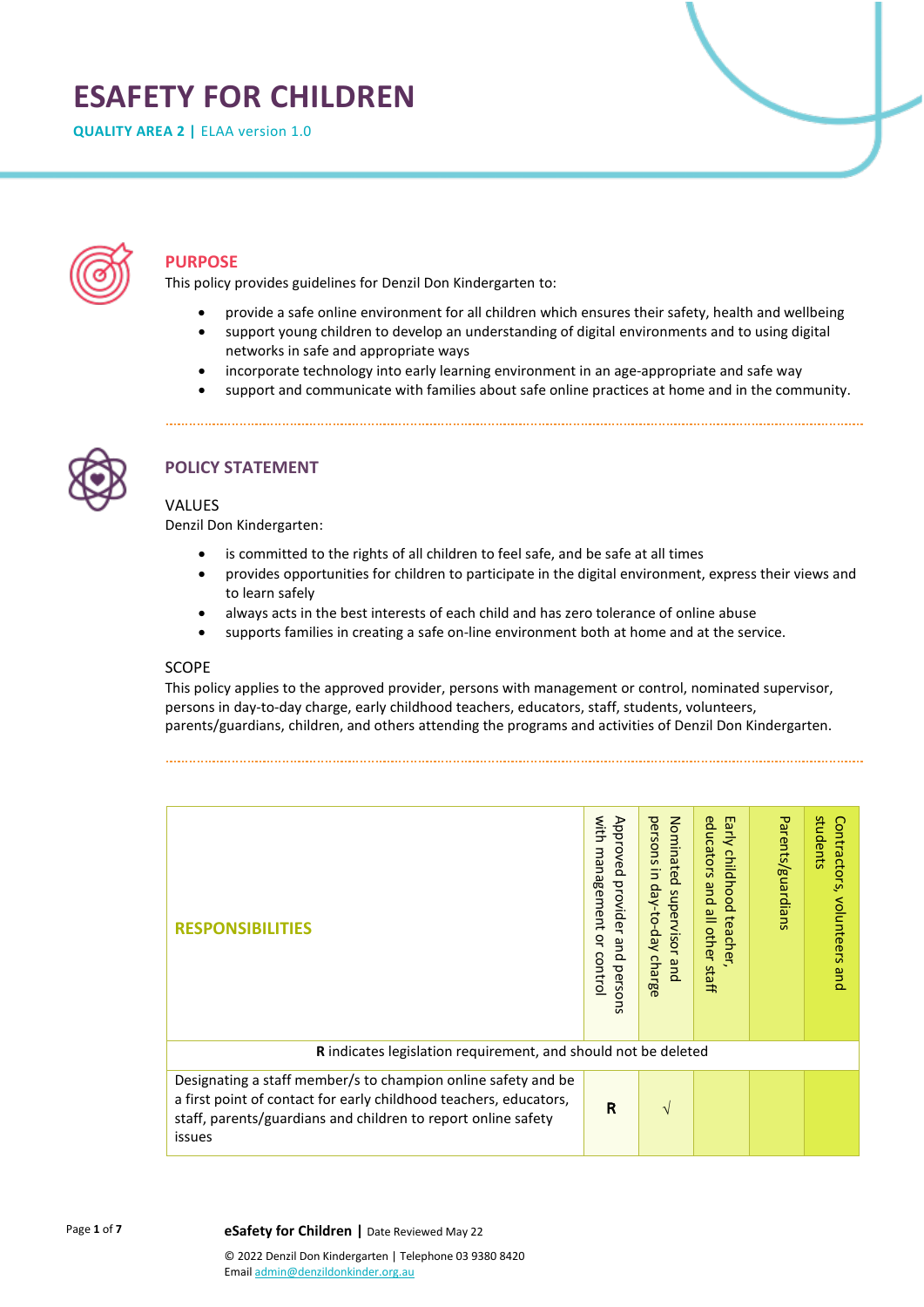| Ensuring the online environment is used in accordance with<br>Code of Conduct, Child Safety Environment and Mental Health<br>and Wellbeing Policy                                                                                                                                          | R            | $\mathsf{R}$ | $\sqrt{}$ |           | √         |
|--------------------------------------------------------------------------------------------------------------------------------------------------------------------------------------------------------------------------------------------------------------------------------------------|--------------|--------------|-----------|-----------|-----------|
| Ensuring early childhood educators engage in professional<br>learning about online safety (such as eSafety's professional<br>learning modules) (refer to Sources), enabling them to identify<br>and mitigate the risks associated with being online                                        | $\sqrt{}$    | $\sqrt{}$    | $\sqrt{}$ |           | V         |
| Providing early childhood ducators with regular opportunities<br>to engage in ongoing, informal professional learning so they<br>have up-to-date information about the risks and changing<br>practices in online safety                                                                    | $\sqrt{}$    | $\sqrt{}$    |           |           |           |
| Engaging in professional learning to build capacity and support<br>the implementation of online safety education.                                                                                                                                                                          | $\sqrt{}$    | $\sqrt{}$    | $\sqrt{}$ |           | $\sqrt{}$ |
| Ensuring that early childhood teachers and educators are<br>aware of and compliant with Information and Communication<br>Technology and Privacy and Confidentiality policies                                                                                                               | R            | R            |           |           |           |
| Ensuring safety procedures are developed and implemented<br>when using digital communication platforms (refer to<br>Definitions) with children and their families (refer to<br>Attachment 1)                                                                                               | R            | $\mathsf{R}$ | $\sqrt{}$ |           | √         |
| Ensuring early childhood teachers and educators consider the<br>security of digital data and the privacy of children and families<br>when using digital documentation platforms (refer to Privacy<br>and Confidently Policy and Information and Communication<br><b>Technology Policy)</b> | R            | R            | V         |           |           |
| Ensuring there are processes for capturing, storing and sharing<br>of children's images and videos (refer to Information and<br>Communication Technology and Privacy and Confidentiality<br>policy)                                                                                        | R            | R            | $\sqrt{}$ | $\sqrt{}$ |           |
| Creating a shared understanding between Denzil Don<br>Kindergarten, families, early childhood teachers and educators<br>about digital technology use, by adults, in front of children                                                                                                      | $\sqrt{ }$   | $\sqrt{}$    | $\sqrt{}$ | $\sqrt{}$ | N         |
| Ensuring that appropriate filtering (refer to Definitions) and<br>monitoring are in place for all devices used at the service                                                                                                                                                              | R            | R.           | $\sqrt{}$ |           | V         |
| Reviewing online safety education annually to identify<br>strengths and weaknesses and update to ensure relevance to<br>online safety issues, risks, and harms                                                                                                                             | R            | $\sqrt{}$    | $\sqrt{}$ | $\sqrt{}$ | V         |
| Ensuring parents/guardians are involved in the development<br>and review of the eSafety policy                                                                                                                                                                                             | $\mathsf{R}$ | $\sqrt{}$    |           | $\sqrt{}$ |           |
| Providing families with information on where to go for help<br>with online safety issues, including the eSafety Commissioner<br>(refer to Sources)                                                                                                                                         | $\sqrt{}$    | $\sqrt{}$    | $\sqrt{}$ |           | $\sqrt{}$ |
| Regularly discussing concepts of 'being online' or 'the internet'<br>and online safety with children (refer to Sources)                                                                                                                                                                    |              | $\sqrt{}$    | $\sqrt{}$ | $\sqrt{}$ | $\sqrt{}$ |
| Providing children with the opportunity to engage in digital<br>play through communicating, creating and consuming digital<br>content in safe and age-appropriate ways                                                                                                                     | $\sqrt{}$    | $\sqrt{}$    | $\sqrt{}$ | $\sqrt{}$ |           |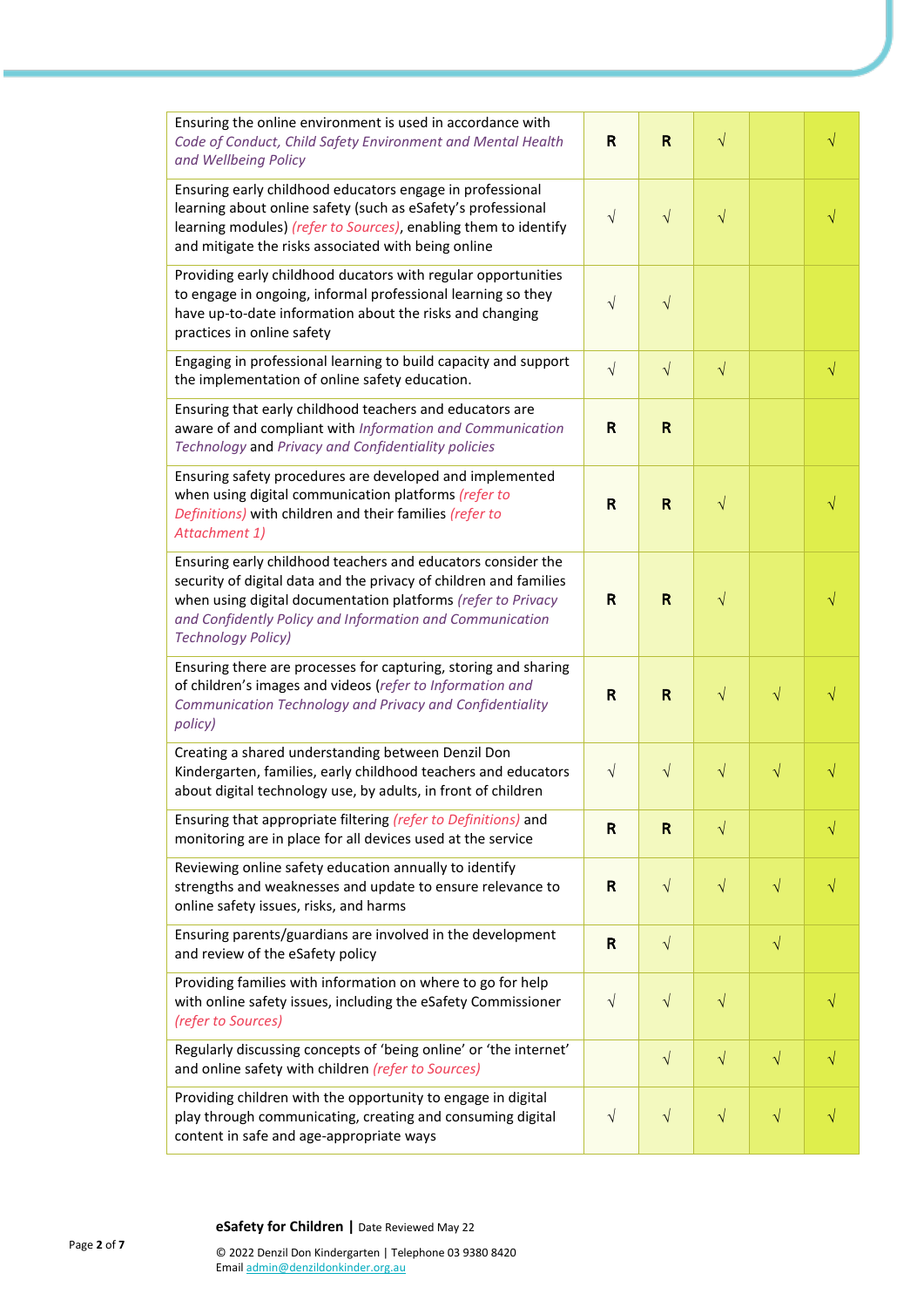| Providing supervision when young children are using digital<br>technology (refer to Supervision of Children policy)                                                                                                                                                                                                                                 | R            | $\sqrt{}$ | $\sqrt{}$ | $\sqrt{}$ |   |
|-----------------------------------------------------------------------------------------------------------------------------------------------------------------------------------------------------------------------------------------------------------------------------------------------------------------------------------------------------|--------------|-----------|-----------|-----------|---|
| Ensuring an online safety agreement is created in collaboration<br>with children and families (refer to Sources)                                                                                                                                                                                                                                    | $\sqrt{}$    | $\sqrt{}$ | $\sqrt{}$ |           |   |
| Developing and implementing a digital learning environment<br>and opportunities that are accessible to and relevant for all age<br>groups                                                                                                                                                                                                           | $\sqrt{}$    | $\sqrt{}$ | $\sqrt{}$ |           |   |
| Using digital technologies to promote social interactions<br>between children, peers and early childhood educators                                                                                                                                                                                                                                  | $\sqrt{}$    | $\sqrt{}$ | $\sqrt{}$ |           |   |
| Teaching digital citizenship (refer to Definitions) and<br>digital/media literacy (refer to Definitions) to support critical<br>thinking                                                                                                                                                                                                            |              | $\sqrt{}$ | $\sqrt{}$ |           |   |
| Developing social and emotional learning skills to support<br>children's understanding and management of emotions,<br>respectful online relationships and resilience                                                                                                                                                                                |              | $\sqrt{}$ | $\sqrt{}$ |           |   |
| Providing opportunities for children to explore and experiment<br>with the functions of a diverse range of digital technologies<br>(refer to Definitions) alongside adult modelling and instruction<br>in digital technology use                                                                                                                    |              | $\sqrt{}$ | $\sqrt{}$ |           |   |
| Considering the needs of all children including those with<br>disability, Aboriginal and Torres Strait Islander children, LGBTQI<br>children, those from diverse linguistic and cultural<br>backgrounds, children experiencing family breakdown or in out<br>of home care and others who may be more vulnerable and<br>susceptible to online harms. | R            | $\sqrt{}$ | $\sqrt{}$ |           |   |
| Modelling self-regulated (refer to Definitions) digital<br>technology use with children and families that recognises the<br>importance of sustained social interactions between children<br>and adults                                                                                                                                              |              | $\sqrt{}$ | $\sqrt{}$ |           |   |
| Respecting children and family's diversity and striving to meet<br>their needs for online safety education inclusive of gender, age,<br>culture, ability, appearance, socioeconomic status, family<br>background, geographical location, and access                                                                                                 | R            | R         | $\sqrt{}$ | $\sqrt{}$ |   |
| Ensuring processes are in place to ensure children and<br>parent/guardians who speak languages other than English<br>understand this policy                                                                                                                                                                                                         | R            | $\sqrt{}$ |           |           |   |
| Upholding children's rights to provision, participation and<br>protection in digital environments                                                                                                                                                                                                                                                   | $\mathsf{R}$ | $\sqrt{}$ | $\sqrt{}$ |           | V |
| Ensuring children know what to do if they encounter<br>inappropriate materials online                                                                                                                                                                                                                                                               | R            | $\sqrt{}$ | $\sqrt{}$ |           |   |
| Asking children their permission before taking photos or videos                                                                                                                                                                                                                                                                                     | $\sqrt{}$    | $\sqrt{}$ | $\sqrt{}$ |           |   |
| Implementing the uses of technologies in everyday life and the<br>use of real or imaginary technologies as props in children's play                                                                                                                                                                                                                 |              | $\sqrt{}$ | $\sqrt{}$ |           |   |
| Supporting the use of digital technologies (refer to Definitions)<br>in the curriculum as tools for designing, drawing, editing,<br>reflecting and composing                                                                                                                                                                                        |              | $\sqrt{}$ | $\sqrt{}$ |           |   |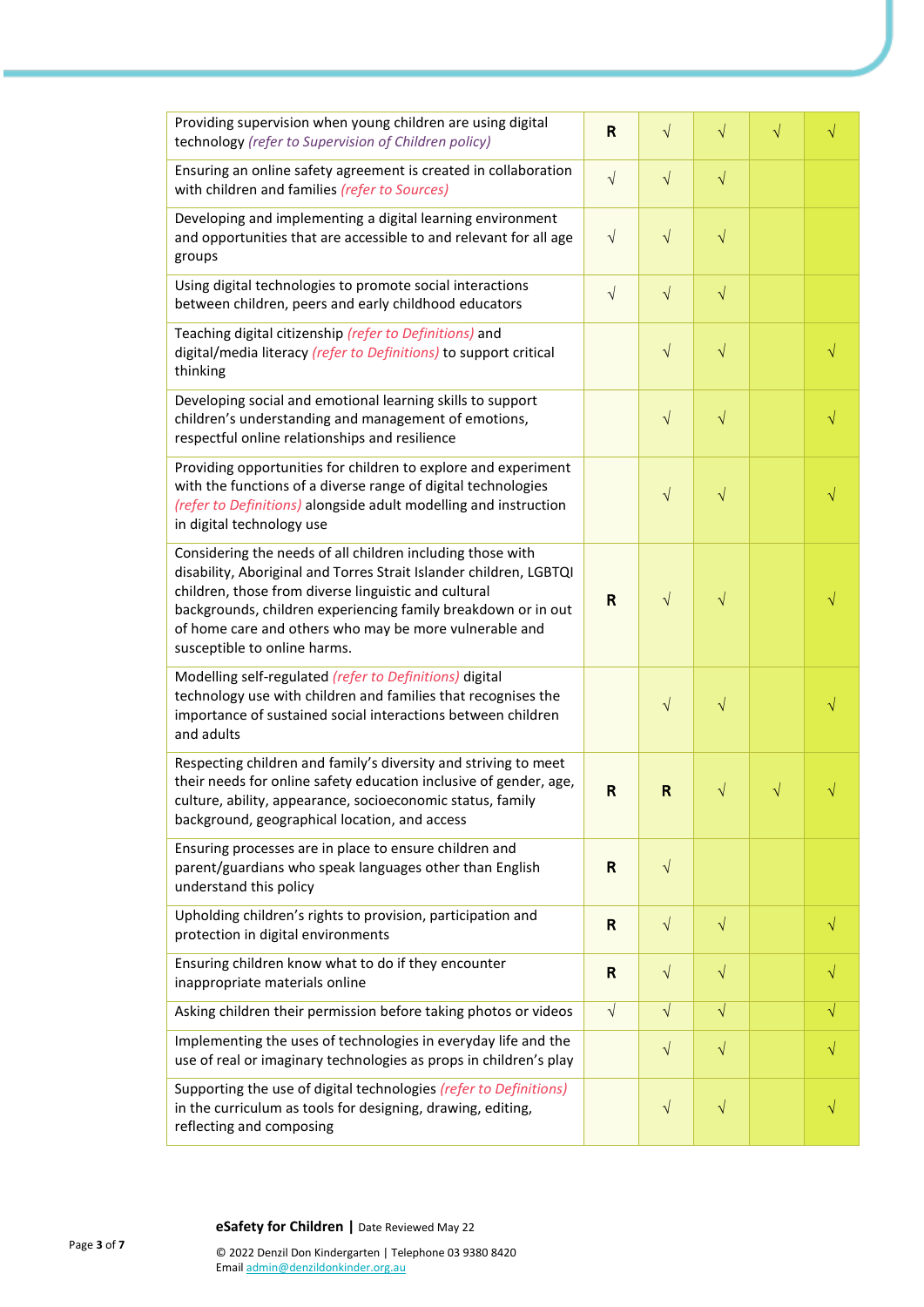| Modelling internet use with children for learning purposes and<br>provide opportunities for assessing the quality and relevance<br>of information.                                                                                                 |             | $\sqrt{}$    | $\sqrt{}$ | √         |
|----------------------------------------------------------------------------------------------------------------------------------------------------------------------------------------------------------------------------------------------------|-------------|--------------|-----------|-----------|
| Providing opportunities for children to explore and experiment<br>with the functions of a diverse range of digital technologies<br>(refer to Definitions) alongside adult modelling and instruction<br>in digital technology use.                  |             | $\sqrt{}$    | $\sqrt{}$ | V         |
| Modelling active decision making regarding digital technology<br>use with, by and for young children that provides a balance of<br>digital and non-digital experiences and activities at the service                                               |             | $\sqrt{}$    | $\sqrt{}$ | $\sqrt{}$ |
| Providing digital technology experiences for young children<br>that promote movement opportunities                                                                                                                                                 |             | $\sqrt{}$    | $\sqrt{}$ | $\sqrt{}$ |
| Ensuring that screen-based digital technology (refer to<br>Definitions) use while sitting is only for short periods and does<br>not replace periods of active physical movement                                                                    |             | $\sqrt{}$    | $\sqrt{}$ | $\sqrt{}$ |
| Promoting postural awareness and change by providing a<br>variety of spaces and heights for children to use digital<br>technologies                                                                                                                |             | $\sqrt{}$    | $\sqrt{}$ | V         |
| Helping children develop self-regulation (refer to Definitions)<br>for using digital technologies and support them to transition<br>from digital to non-digital activities                                                                         |             | $\sqrt{}$    | $\sqrt{}$ | $\sqrt{}$ |
| Encouraging the use of digital technologies (refer to<br>Definitions) in the curriculum for children to access images and<br>information, explore diverse perspectives and make sense of<br>their world                                            |             | $\sqrt{ }$   | $\sqrt{}$ |           |
| Teaching children skills and techniques that encourage them to<br>use technologies to explore new information and represent<br>their ideas                                                                                                         |             | $\sqrt{}$    | $\sqrt{}$ | $\sqrt{}$ |
| Developing strategies for families to communicate and raise<br>online issues                                                                                                                                                                       | $\mathbf R$ | $\mathsf{R}$ |           |           |
| Supporting families to understand that exposure to disturbing<br>or arousing content and screens in the hour before sleep time<br>decreases the length and quality of children's sleep.                                                            | $\sqrt{}$   |              |           |           |
| Direct families towards government and/or not-for-profit<br>organisations for advice and resources on controls and the<br>selection of digital media, content, apps and games that are<br>appropriate for use by young children (refer to Sources) | $\sqrt{}$   | $\sqrt{}$    | $\sqrt{}$ |           |



## **BACKGROUND AND LEGISLATION**

## BACKGROUND

Young children are growing up in a technological world and need to be supported to understand how technology works and the impact it has on their lives. Technology is now used by young children in early childhood services, and at home for gaming, socialising and learning. When used wisely technology can support children's learning and relationships. Enjoyable and engaging shared experiences that optimise the potential for children's learning and development can support children's relationships both with adults and their peers

© 2022 Denzil Don Kindergarten | Telephone 03 9380 8420 Emai[l admin@denzildonkinder.org.au](mailto:admin@denzildonkinder.org.au)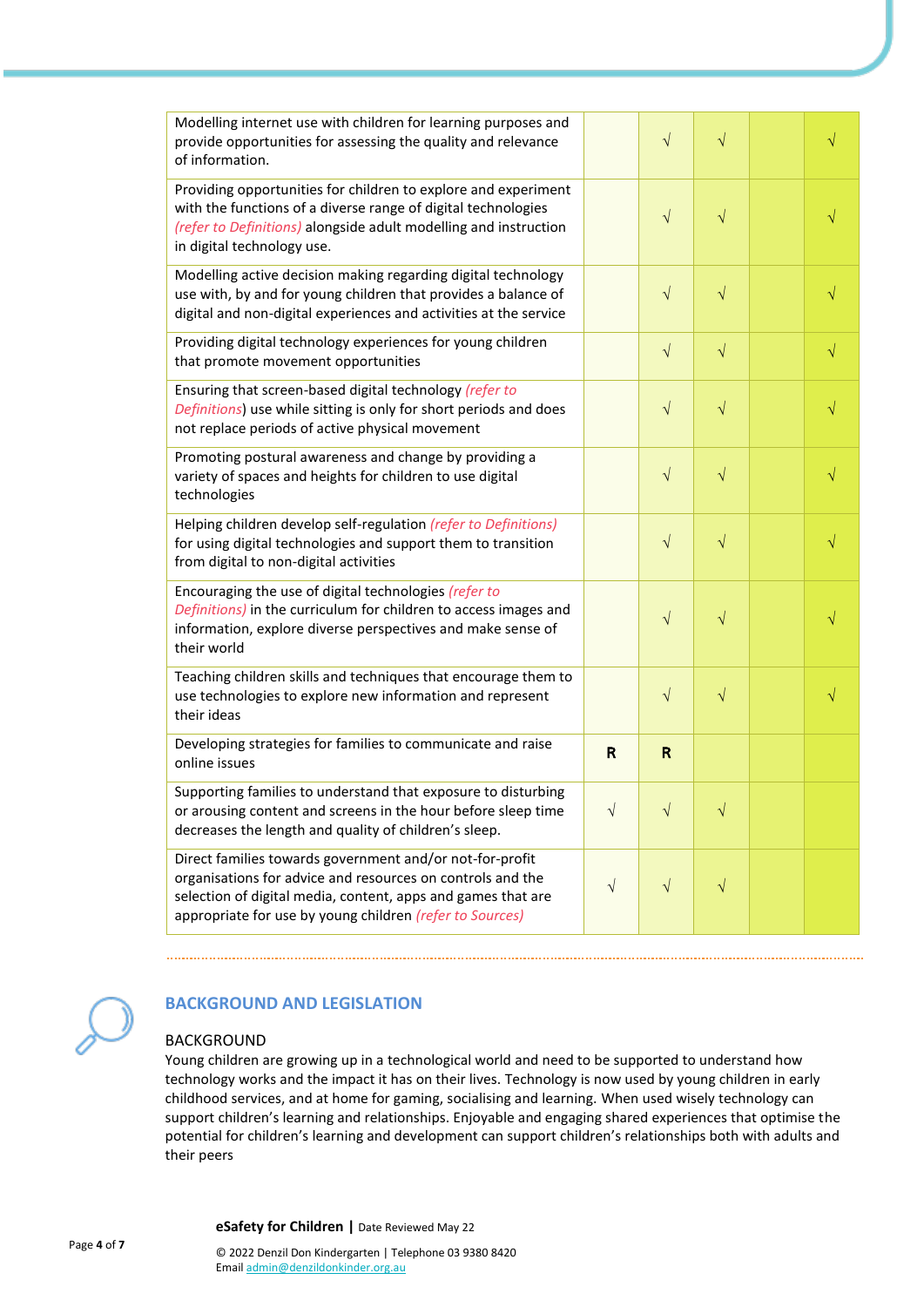The Early Years Learning Framework was developed to extend and enrich children's learning from birth to 5 years. The Framework assists early childhood teachers and educators' in providing young children with opportunities to maximise their potential and develop a foundation for future success in learning. Outcome 4 of the Framework talks about how children are confident and involved learners. It encourages early learning services to introduce children to appropriate tools, technologies and media and provide the children with skills, knowledge and techniques to enhance their learning. Outcome 4 also states that children should experiment with different types of technologies to investigate, and problem solve.

Outcome 5 of the Framework talks about how children are effective communicators and provides guidance to early childhood teacher and educators in supporting children to use information and communication technologies to access information, investigate ideas and represent their thinking.

That being the case, the early childhood sector plays an important role in supporting children's learning and development in relation to technology and staying safe online. Importantly, young children need to be provided the opportunity to learn about online safety and use technology in appropriate ways.

Young children and their families participate in digital contexts in different ways according to their access to digital technologies, the internet, and the views they hold about the role digital technology plays in their lives. Research indicates that internet access and digital technology is influenced by socioeconomic resources, geographic location, gender and age (Judge, Puckett & Cabuk, 2004). Families' beliefs and attitudes about digital technology also influence the access their children have to different types of digital technologies (Blackwell, Lauricella, Wartella, Robb & Schomburg, 2013). Therefore, the experience of growing up in digital contexts is not universally the same, as not every child and family will use, value or understand digital technologies in the same way. However, all children have the right to actively participate online, this includes the right to be heard, the right to be respected and the right to feel safe.

Educators are accustomed to working in partnership with families in many areas of children's development. Now that young children are growing up in digital contexts, it's also important for educators and families to work in partnership regarding the use of digital technologies with, by and for young children. An educator's role is not necessarily to teach children about the technology itself, but to create learning environments where educators and children think, talk and learn about technology and online safety together.

#### LEGISLATION AND STANDARDS

Relevant legislation and standards include but are not limited to:

- Education and Care Services National Law Act 2010
- Education and Care Services National Regulations 2011
- Early Childhood Australia Code of Ethics
- Information Privacy Act 2000 (Vic)
- National Quality Standard, Quality Area 2: Children Health and Safety and Quality Area 7: Governance and Leadership
- Occupational Health and Safety Act 2004 (Vic)
- Privacy Act 1988 (Cth)
- United Nations Convention on the Rights of the Child

#### The most current amendments to listed legislation can be found at:

- Victorian Legislation Victorian Law Today: [www.legislation.vic.gov.au](http://www.legislation.vic.gov.au/)
- Commonwealth Legislation Federal Register of Legislation: [www.legislation.gov.au](http://www.legislation.gov.au/)



#### **DEFINITIONS**

The terms defined in this section relate specifically to this policy. For regularly used terms e.g. Approved provider, Nominated supervisor, Notifiable complaints, Serious incidents, Duty of care, etc. refer to the Definitions file on the kindergarten website.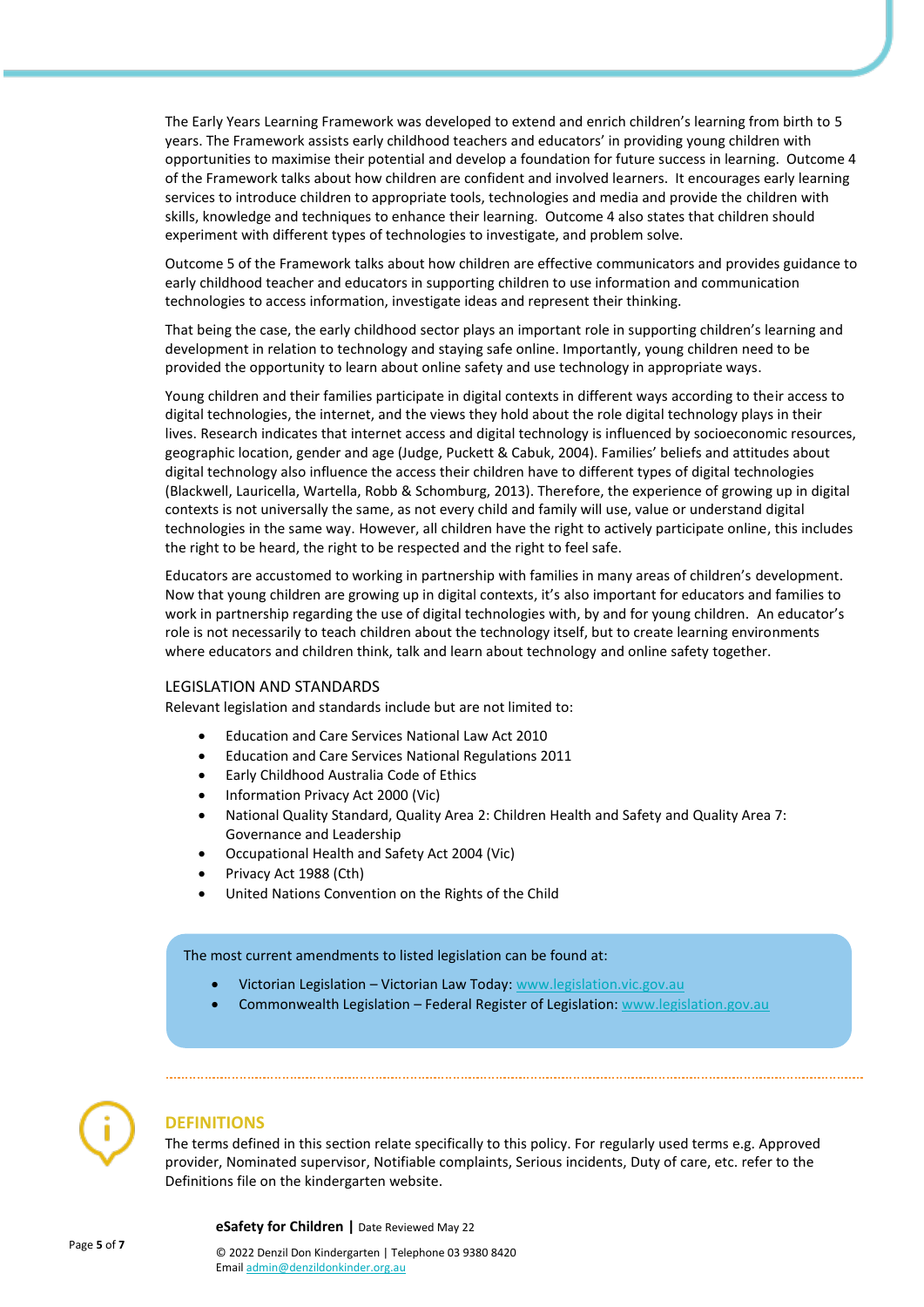**Co-playing:** when two or more children and/or an adult and child(ren) engage in play together, communicating about their actions, about the content, or interacting in any way.

**Co-viewing:** when two or more people view the same content together, promoting opportunity for conversation and communication about the content they are viewing.

**Digital citizenship:** citizenship in digital contexts recognises that young children are active participants in their communities now and into the future

**Digital communication platforms:** video teleconferencing software program such as Zoom, Goggle Classroom, Microsoft Teams, Webex Meetings, Skype

**Digital contexts**: includes actual access to digital technologies and the ways in which people think about and value the use of digital technologies in their lives.

**Digital data**: information transmitted digitally, including (but not limited to) text, audio, images and video.

**Digital documentation:** recording and analysing children's engagement and learning using digital tools. This can include photos, text and video and may be communicated via an online platform.

**Digital literacy:** the ability to identify and use technology confidently, creatively and critically to meet the demands and challenges of living, learning and working with digital technologies like internet platforms, social media, and mobile devices.

**Digital technology:** microprocessors or small 'chips' that convert information into numbers, digital technology enables large amounts of data to be stored and shared so that it can be accessed, created and used by people anywhere, at any time. Digital technologies are frequently networked or connected, enabling people to share, communicate, store, retrieve and manipulate digital data for education, entertainment, recreational, organisational and work purposes. There many types of digital technologies used by people in daily life include computers, tablets, smart televisions, smartphones and smart watches

**eSafety Commissioner:** Australia's national independent regulator for online safety. purpose is to help safeguard Australians at risk from online harms and to promote safer, more positive online experiences

**Filtering**: software designed to automatically sort incoming emails into folders, block access to certain web pages, etc., according to present rules or conditions.

**Interactive media:** digital and analog materials, including software programs, applications (apps), broadcast and streaming media, some children's television programming, e-books, the Internet, and other forms of content designed to facilitate active and creative use by young children and to encourage social engagement with other children and adults.

**Screen time:** generally speaking, any time a child engages with an electronic screen, including (but not limited to) watching television, engaging with educational games or creating digital books.

**Sedentary behaviour:** sitting or lying down; awake but relatively inactive or stationary.

**Self-regulation:** the capacity for children (and adults) to regulate their behaviour in response to their emotions and thinking.

**Technology:** the development of new objects or tools by people that help them in their lives. Three broad types of technology are mechanical technology (e.g. wheels, blocks, levers, gears); analogue technology (e.g. film-based photography, drawing, painting); and digital technology (e.g. mobile phones and computers).

**Wearable technologies:** digital technologies that can be worn, e.g. watches, fitness tracking devices, jewellery and clothes made with electronic textiles.